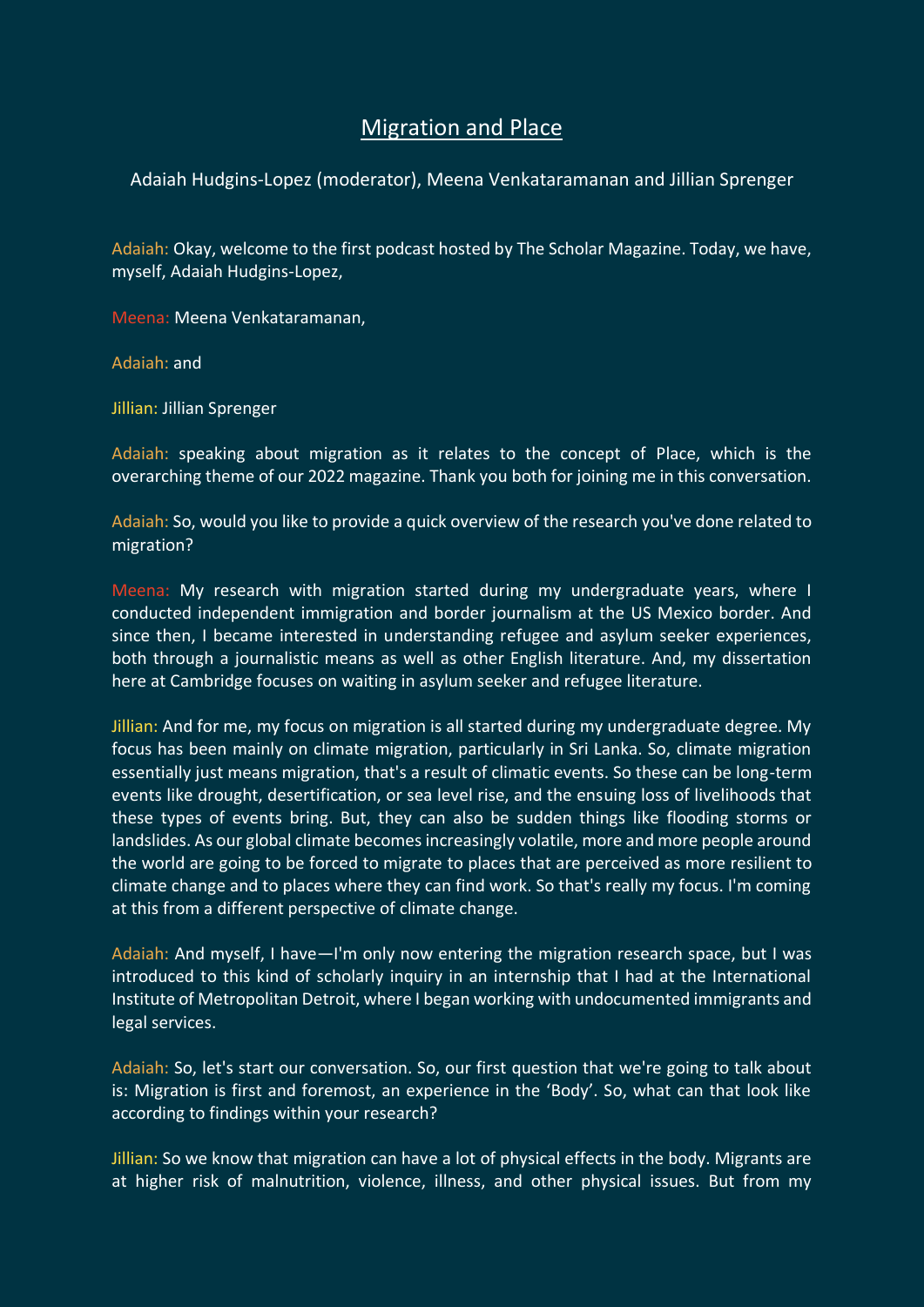research, I think one of the most important things to recognise is the effect that climate migration can also have on mental health. Mental health is as much part of the body as any other physical ailment. So the climate migrants that I interviewed in Sri Lanka spoke quite seriously about the depression and the anxiety that they struggle with, largely due to the stress of extreme vulnerability, and the very challenging living situations that they find themselves in both before and after migration. So I think it's really important to consider all aspects of the self when thinking about the effects of migration. And from what I've seen, this includes the mental as much as the physical.

Adaiah: So addressing this question of what misconceptions we think exist in considering migration and 'Physical Space'.

My own research thinks about borders, and specifically the border between Detroit and Windsor, in the US and Canada. And really, I think people conceive of migration as attached to borders and to nation-states. I think part of that is because of how our legal systems kind of process paperwork associated with that kind of movement. But, migration can happen within nations as well. Migration is not only associated with kind of this foreignness or foreign groups moving to another country.

I think also, the migrant experience is not only about settling in one space permanently, it's kind of an influx status, right. So you're constantly kind of resettling, maybe due to legal reasons, maybe due to the potential for better employment in another location. Maybe you have family living in another place, maybe there's a certain kind of preference for weather, right. So people are constantly moving and resettling. So, migration is not just moving from one place to the next, but it can kind of can be a continuous experience.

I think another thing is thinking about illegality and movement. So my own research really thinks about undocumented movement and that also, kind of, being something associated with a nation-state or a non-citizen. Many immigrants – most immigrants – are not living in a country illegally. And so I think we need to, kind of, reframe our understanding of migration and physical space as something that isn't always, you know, associated with illegality. That's a very specific type of migration studies, thinking about illegality and thinking about deportability, because people have different types of shifting statuses as well. For example, in some instances, specifically, when migrants have come to Windsor, Canada, maybe they've come on a migrant farmworker visa, and maybe they've overstayed their visa, right. So thinking about how their status was, you know, went from legal to illegal and thinking about that experience of migration and physical space.

And the last kind of thing I want to touch on is building on the idea of the migrant experience as a continuous one. Thinking about what kind of access you have to certain spaces once settled – is that access is not always a guarantee, right? So where can you go without certain types of identification? Are there places that specifically discriminate against immigrants, or where you could find yourself in a dangerous situation? Maybe consider things like crimes that maybe go unreported because of the fear of deportation. Or think about how many certain undocumented immigrants might not take certain types of transportation, for fear of being stopped or searched or arrested. So this kind of idea of migration of physical spaces – it's not just about borders and nations, it's also about what it actually means to, you know,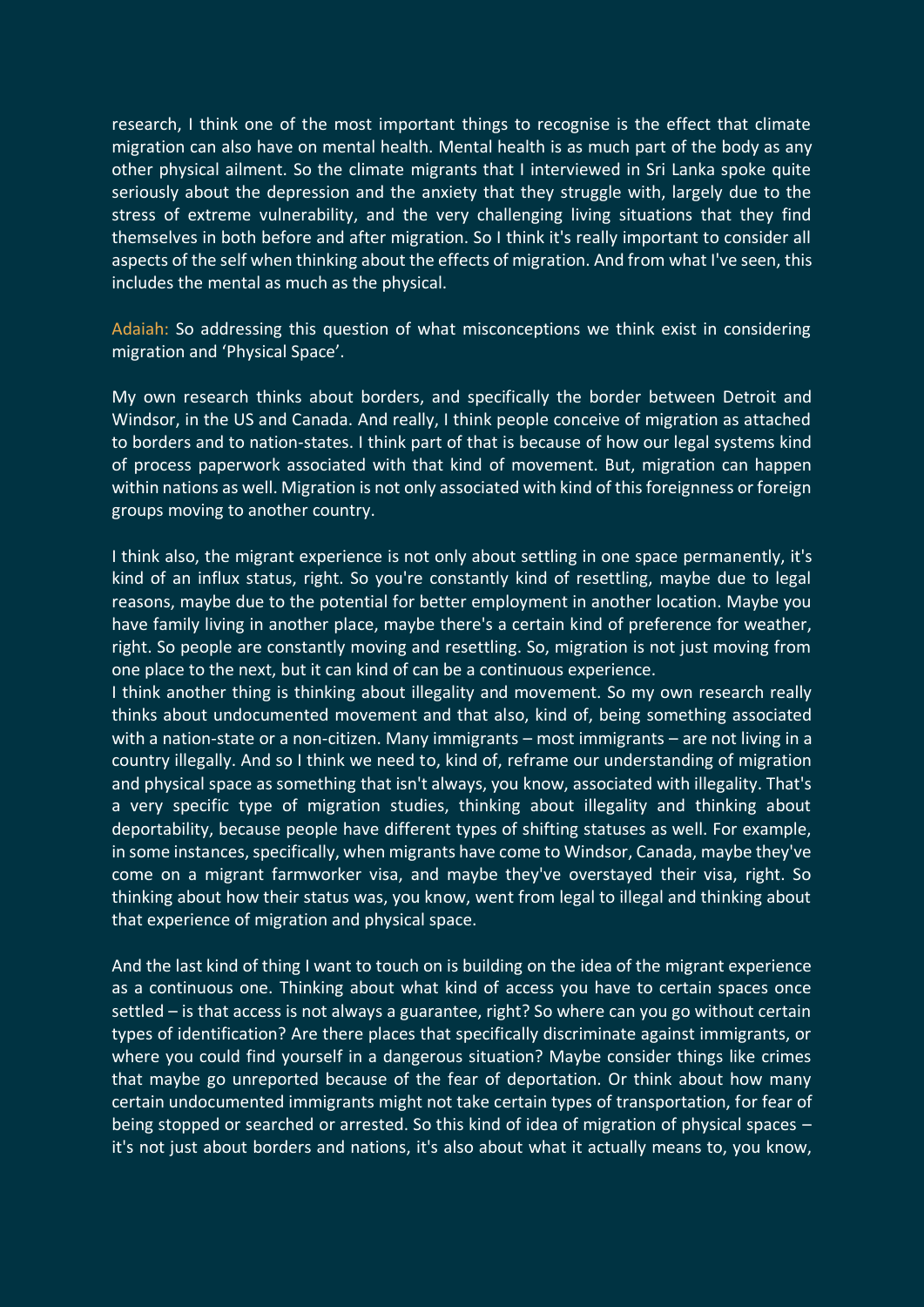exist in a certain type of community and what kind of lifestyle you can have within that community as well.

Adaiah: Moving on to this question of what can 'Community' mean in migration and the settlement experience. We've talked about that a little bit with regard to physical space, but what can that mean more broadly?

Jillian: So I think in studying migration and settlement, there's a lot of focus on the community experiences among those who migrate in terms of the groups that they migrate with, but also diasporas of communities that they joined after migration. But I think it's also really important to think about community in terms of those who have been left behind. In the context of my research on climate migration, it's often men who migrate usually from rural villages to big cities, and many have families to support who remain in their villages of origin. And so the men will end up sending remittances home. So in my opinion, it's also really important to understand the experiences of these families. Several of the women that I interviewed whose husbands have migrated, spoke about the struggles they experienced in terms of the additional labour that they had to take on, as well as the responsibilities of heading the household and the traditionally patriarchal society. Several also talked about the fact that their husbands leaving had left them quite vulnerable to harassment and violence from other men in the community. And so this is kind of a major dilemma. It's often necessary for men to migrate to provide financial support and reduce vulnerability of the entire family to the effects of climate change. But, at the same time, this increases the vulnerability of women to gender-based violence. And so in studying migration, the focus is often on those who are actually migrating but in reality, the experiences of migration affect the entire community.

Meena: My understanding of community often stems from my work, looking at literature that specifically grapples with conditions of imprisonment in refugee and asylum seeker camps. I recently read a memoir by Kurdish refugee and journalist Behrouz Boochani. And, he talks about the conditions of imprisonment almost mandating some kind of self-interested quality among refugees up that almost dehumanises them, simply by rejecting the kinds of communion and generosity that are so innate to our human interactions outside of imprisonment. And he writes of a man whom he met in prison, named Reza, who was known as the gentle giant. And he writes that, 'In contrast to many others, when the giant gets hold of some fruit, he offers it to others without any expectations. A gesture of courtesy in the manner of a child.' And this is the behaviour that other people reflect on and they realise they're incapable of that kind of act of generosity. And he says, 'This is the way that we create the other. When people don't have the capacity to comprehend noble behaviour, they become haunted with despair and confusion. They feel insecure, then they suppress this using anything at their disposal.' So, here Boochani not only talks about the generosity that can be created, through communion with others in a setting of imprisonment, but also how resisting that and pursuing self-centeredness and self-interestedness in this can other-ise yourself and alienate yourself from the kind of humanity that people often take for granted when they're not subjected to imprisonment against their will. And so, I think community in migration becomes particularly important when we're looking at settings where humanity is often denied, such as in refugee and asylum seeker camps and in prisons.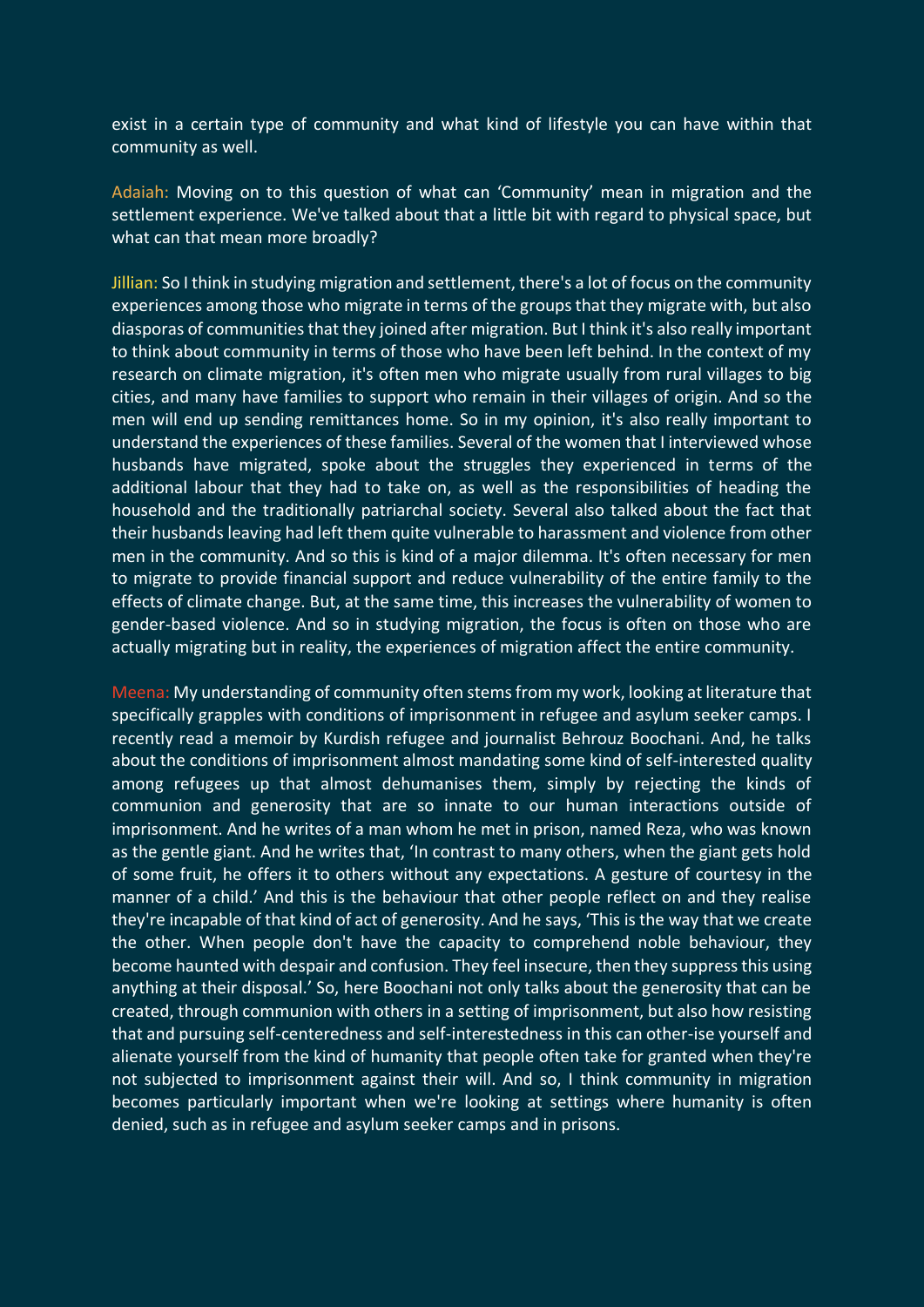Adaiah: Yeah, and I want to kind of build on some of the things that Jillian and Meena have said, in agreeing with them that what community means can vary. It can refer to the people who you directly interact with on a daily basis as an immigrant. It can be restricted to a specific place, as we just mentioned, such as a refugee or migrant camp that could be considered a community. It can also be restricted to the people that you know that share the same background as you. Maybe they're from the same originating country. Or maybe they've had the same migration experiences you. And so, maybe that is how you kind of draw the parameters of community. But, community also includes these kind of larger structures that create the conditions under which people live; places like schools, health systems, community centres, social service providers, legal systems, etc. In my research, I think about the way that the auto industry in Detroit and the labour circumstances of the United States kind of in the 60s and 70s, facilitated shifting legal frameworks that allowed for a freer flow of movement between Detroit and Windsor, right? So that thinking about what community means in the context of migration in that space also includes an actual attention to legal frameworks and to economic frameworks as well.

## Adaiah: How might the migration experience impact understandings of 'Home'?

Meena: I think in terms of home, perhaps it's important to start with where we as researchers consider our homes. I know, Adaiah, you brought up the Detroit-Windsor metropolitan area and you're from there. I'm from the Southern border of the United States, a little bit North of the U.S.-Mexico border, which also has several cities that straddle both sides, including Nogales, Arizona, and Nogales, Sonora. And one particular region that I'm interested in looking at and that I've interviewed people from is the Brownsville-Matamoros region as well as in Texas. And Brownsville, Texas and Matamoros, Mexico, they share a border. And, I interviewed a kindergarten teacher who called both sides of the border home, and she recalled being able to freely cross the border growing up without any restrictions. And even as an adult when she became a teacher, she would regularly cross every morning for 25 years. And after 9/11, she recalled increased militarization of the border, which really impacted understandings that Matamoros residents had of home. And what that meant for people who would regularly commute into Brownsville for work, or vice versa, people who lived in Brownsville, but would go to Matamoros regularly to see family or work. And so, I think that the idea of migration is so fluid and the idea of home is fluid because sometimes people call home a place that straddles multiple sides of international borders. And increased militarization can often inhibit the ability for somebody to call these areas their home, and almost make them pick one side.

And I also think, home is an internally constructed concept that people really feel that they have to come to on their own terms, and I think that's important when we consider the experience of refugees and asylum seekers. Because, often, there will be external regulations from law enforcement agencies, such as the United Kingdom's Home Office or the United States Department of Homeland Security. Both are agencies which consider the word home and often seem to embed this idea of home as the receiving country. Whereas home, in a refugees mind might be the place that they've come from, and they never are at the point where they can embrace this new country as home. And so I think home is a very internal conception, and the fluidity of borders helps facilitate that. But often the external regulation of home as a concept can inhibit understandings when it comes to refugees and asylum seekers in particular.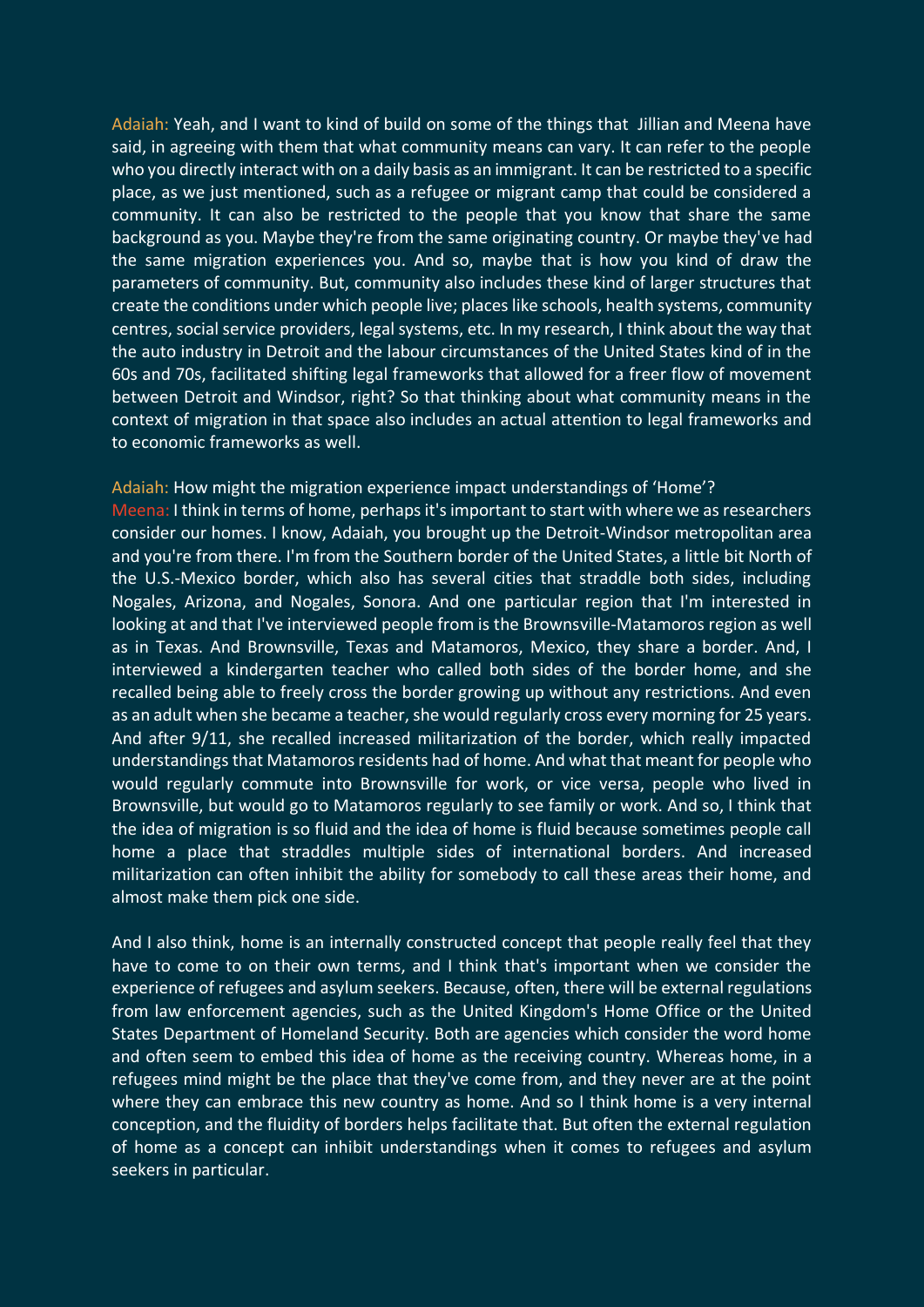Adaiah: So shifting to more questions around how we do our scholarship in migration studies. If you could bring attention to one issue regarding migration in your research, what would it be?

I can start. So, I think there's the importance of maintaining a nuance of, on the one hand, thinking about the kind of micro-lens – right – thinking about immigrant communities and their ability to make their own decisions, to form their own communities, to self-determine. And also, on the other hand, maintaining a kind of shifting gaze outward and paying attention to larger structures that informed the conditions under which they live: legal structures, health systems, etc. I think it's easy to, kind of, essentialise studying migration in one way or the other. But maintaining a balance of that is important in order to think about the actual full experience that migrants might go through. And so, I think that this in particular has been important for my research, thinking about how legal systems, kind of, maybe, inform how immigrants make their own kind of decisions and make their own kind of communities in Detroit and in Windsor.

Jillian: I think for me, in the past little while I've sort of shifted my research focus slightly to better understand the legal implications of climate migration, as well as the legal protections that climate migrants are offered under international law. So I think the biggest thing that I'd like to draw attention to here is the fact that climate migrants are not actually covered under international refugee law frameworks. So this means that climate migrants who move internationally are not really entitled to any protection. So receiving states have often argued that they're not really under any obligation to allow these people to stay. And an ethical sense this is really problematic, especially in the context of wealthy countries who are turning away climate migrants from low income countries. In my view, wealthy countries have a moral duty to assist these individuals, because these countries are largely responsible for driving climate change to their historical and contemporary emissions. And so they should be equally responsible for helping those who are experiencing the worst of its effects. I think, in general, there needs to be a greater focus of what can be done to protect climate migrants, including perhaps to other legal frameworks, such as international human rights law, the number of climate migrants is expected to increase drastically in the coming years. And so we really need to have appropriate ways of offering legal protection to these individuals.

Meena: My research regarding migration has mostly shifted to the experience of waiting. Like I said, I did more journalistic work in undergrad surrounding immigration and border issues. And often that was tied to more of a legal understanding of migration. But now, I'm looking at more of a narrative experience. And I'm looking at both fiction and non-fiction and understanding how the protagonists, in novels and memoirs, experience waiting not only as a means to an end – which in this case would presumably be gaining refugee status or asylum – but also how waiting is an end in itself, often because people don't know the outcome of their situation and are many times coerced into self-deporting. Or even if a coercion isn't the right term, they often self-deport because they're stuck in this purgatorial state for so long with no sense of what the outcome will be. And so I'm interested in looking at waiting as an experience that is utterly existential, but also one that is so commonplace among refugees and asylum seekers. And so in addition to No friend But the Mountains by Behrouz Boochani, I'm also looking at works including Exit West by Mohsin Hamid and Lost Children Archive by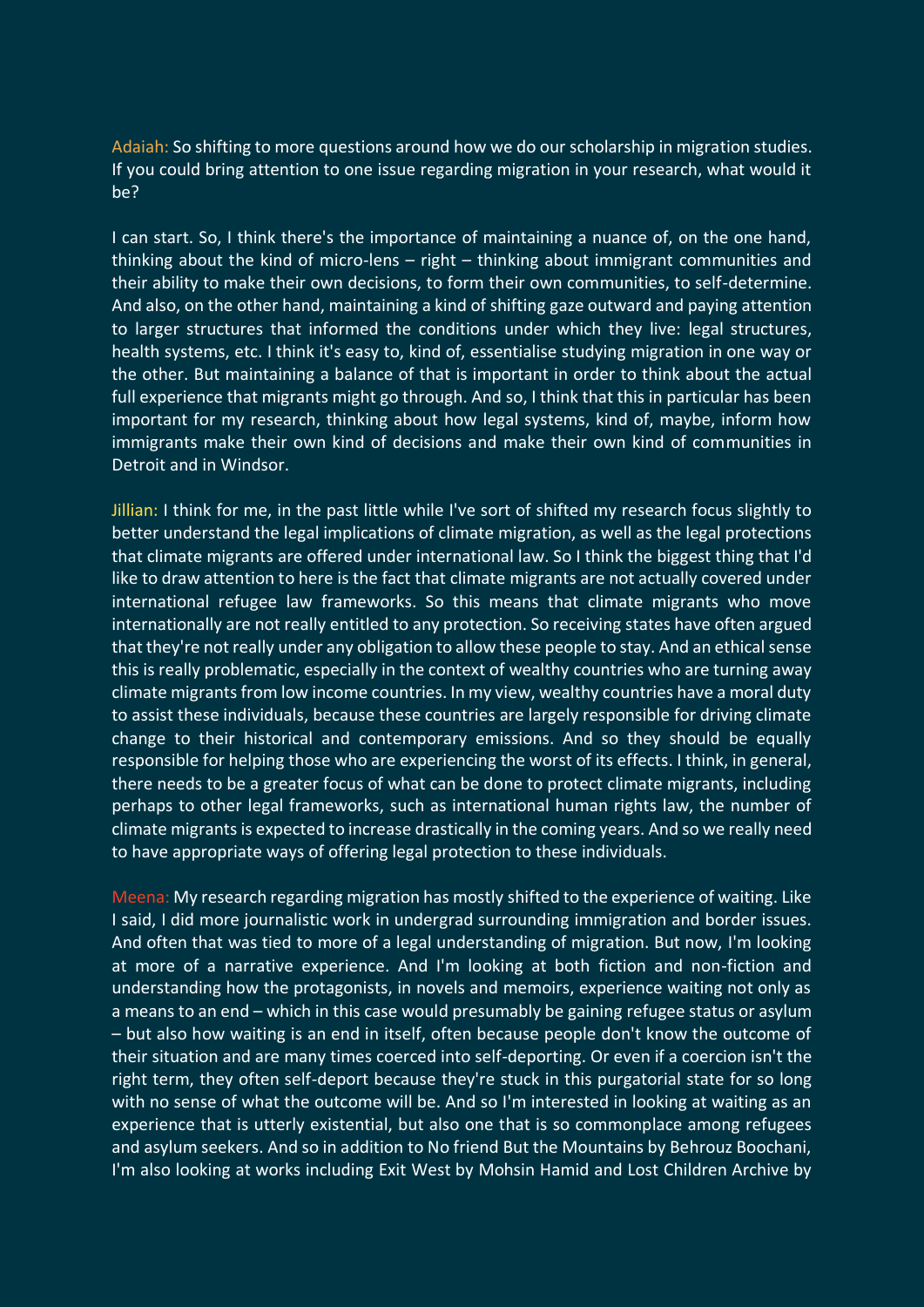Valeria Luiselli. And these works written by both refugees and non-refugees alike really grapple with what it means to wait or, on the other hand, gloss over the experience of waiting through fantastical characterisations such as the creation of magical doors or the use of elements of a fantasy to kind of almost transcend the banality of waiting. And so, I'm really interested in just better understanding waiting as an end in itself and the existential dread that comes with that experience.

Adaiah: Yeah. And the, kind of, final question is thinking more reflexively, about ourselves as researchers: So, how can we critically engage in our research and ensure we fairly and accurately represent our informants while acknowledging our own positionality?

Meena: I would say that, in my discipline, in English literature, it's incredibly important to let the text speak. And I think that says a lot about really giving a platform to both the authors, but also the narrators and the other characters in a novel or a memoir. And making sure that their ideas are communicable, not through necessarily imposing one's own argument as a scholar onto the writing, but adhering to the text and using close reading and other literary analysis skills to ensure that whatever is being argued is something that can be backed up by the text. And I think that relates to my own positionality as a scholar because I understand I have a relative degree of privilege compared to the refugees and the asylum seekers whose lives are intertwined in the works that I study. And I think it's really important to acknowledge that and, and I think one of the most important ways to do that is to ensure that I am adhering to the works that these refugees and asylum seekers have created.

Jillian: I think there's a lot to be said for giving people the space and the platform to tell their own stories. So something that I've thought a lot about is how to use the position that I'm in as a Western, non-migrant researcher to enable this to happen. And I think that art and film and photography have a lot of power in this regard. So I decided to incorporate this into my fieldwork in Sri Lanka. While I was doing my academic research and conducting interviews, I was concurrently making a documentary film. And I think that doing this film really gave people a voice to tell their own stories and represent themselves in the way that they wanted to be represented. The film kind of shows the viewer what the challenges facing these individuals are, rather than having me as the researcher, interpret their words and then retell them. So I think that film and photography have a lot of power to really amplify voices, which are traditionally underrepresented, as well as really humanising a seemingly distant problem. So, of course, I can acknowledge that even in the creation of the film, my perspectives and views are read onto it in the sense that I chose what to include, how to string together a narrative, and how to frame the issue. But I still think it was important to film these interviews and to include them so that people were able to, you know, tell their stories in their own words.

Adaiah: I think something that we can do in our research is acknowledge and respect the precarity our informants might feel for themselves or for their families. I think it's important to recognise that the migrant experience – the migrant reality – is something that we can only begin to grasp, and understand that the way that we learn about them are through subjectivities. So painting a full picture of the migrant experience is impossible. There will always be more to learn. I think it's important to continue asking research questions, but also to simultaneously ask our informants about what's actually important to them. And, as Jillian said, allow them to tell their own stories. And I think it's also important to ask them what they